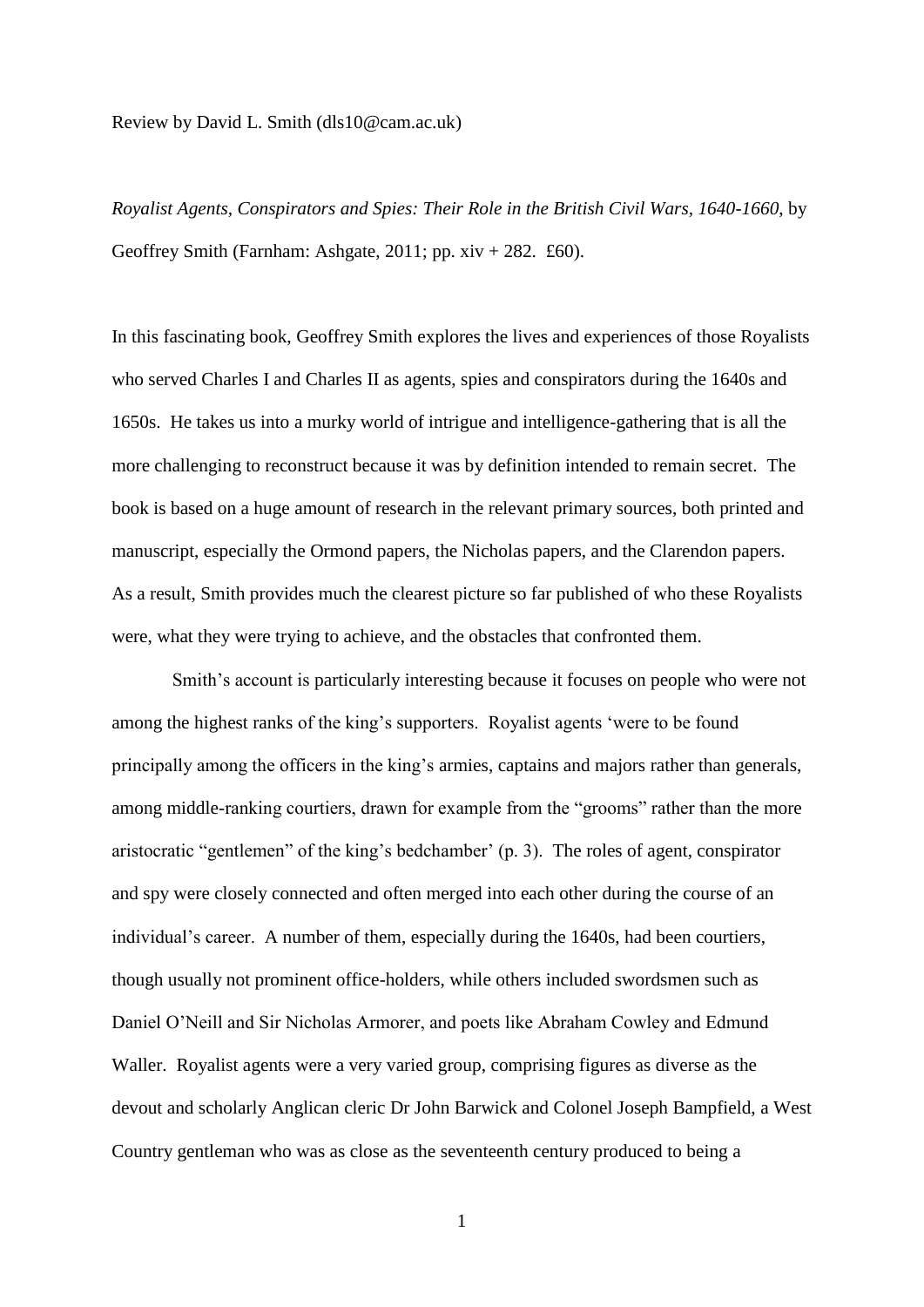professional spy. It is one of the notable merits of Smith's book that he conveys a good sense of these people collectively without losing sight of their individual personalities and activities.

One of the biggest problems that Royalist agents faced was 'the lack of a powerful and highly talented individual with the will and authority to control and direct their activities' (p. 7). The leadership of the Royalist party was bedevilled throughout the Civil Wars and the Interregnum by factional rivalries and personal disputes: what Clarendon called 'the discomposures, jealousies, and disgusts, which reigned at Oxford' (pp. 9, 239). Different groups and factions competed for control of policy, and as a consequence patron-client relationships frequently shifted and there was little overall direction or co-ordination. Overlapping clientage networks, and the lack of strong and effective leadership from the top, were characteristic of the Royalist party throughout this period and seriously hampered the activities of its agents. The Royalists never found an equivalent of Sir Francis Walsingham or John Thurloe, indeed probably could not, for these figures were the state's official intelligence-gatherers whereas Royalist agents were the clandestine supporters of a defeated monarch. Their predicament was exacerbated by the perennial shortage of money of which they regularly complained in their correspondence.

These difficulties help to explain a gradual trend, which became particularly marked from around 1653-5, towards Royalist agents being drawn less from among influential courtiers and more from middle-ranking officers of the king's armies. Household officers like John Poley became noticeably less prominent in the king's service from about this time, whereas army officers like Major Nicholas Armorer gained much greater dominance. 'A crowd of colonels, majors and captains who had served in the armies of Charles I' loomed large among Royalist agents during the Protectorate, although inevitably by this stage 'their

2